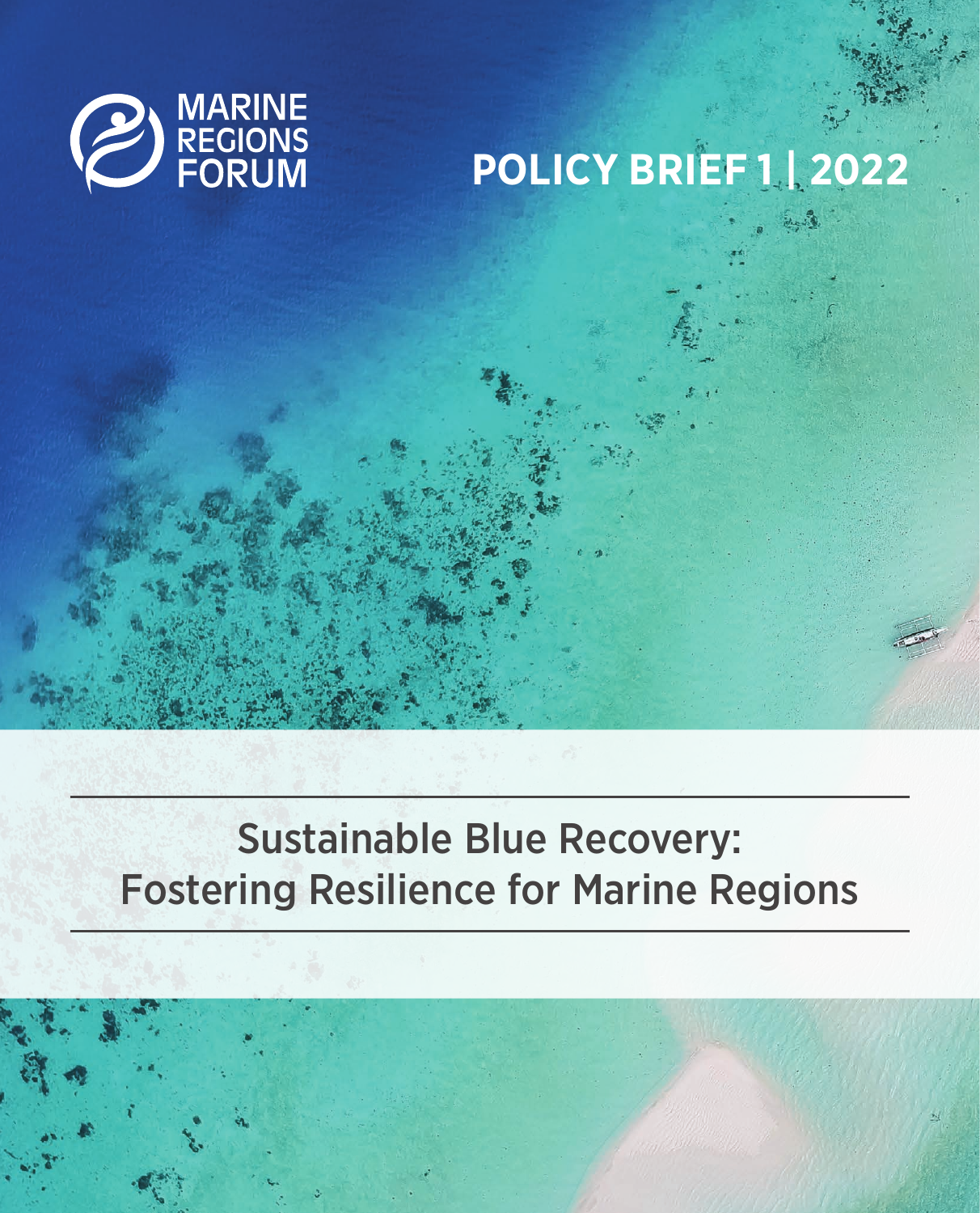

The **[Marine Regions Forum](https://www.prog-ocean.org/marine-regions-forum/)** is an inclusive and informal dialogue platform at the science-policy interface that aims to facilitate regional ocean governance to achieve the sustainable use and conservation of the ocean. It brings actors together across multiple stakeholder groups, sectors, and marine regions in a genuine effort to foster collaborative ocean action. Employing participatory approaches, it is co-created by independent research institutes and think-tanks together with actors from policy-making and civil-society. The Marine Regions Forum strives to strengthen ocean action at three different scales: supporting progress within marine regions, advancing dialogue between marine regions, and giving regional ocean governance a voice in global processes. By complementing existing processes, facilitating open exchange and dialogue across sectors, and disseminating emerging recommendations to the formal policy processes, the Marine Regions Forum supports the implementation of Sustainable Development Goal 14 (SDG 14). The Marine Regions Forum is a contribution to the Partnership for Regional Ocean Governance (PROG).

#### This publication was contributed to and supported by



The Marine Regions Forum is a contribution to the

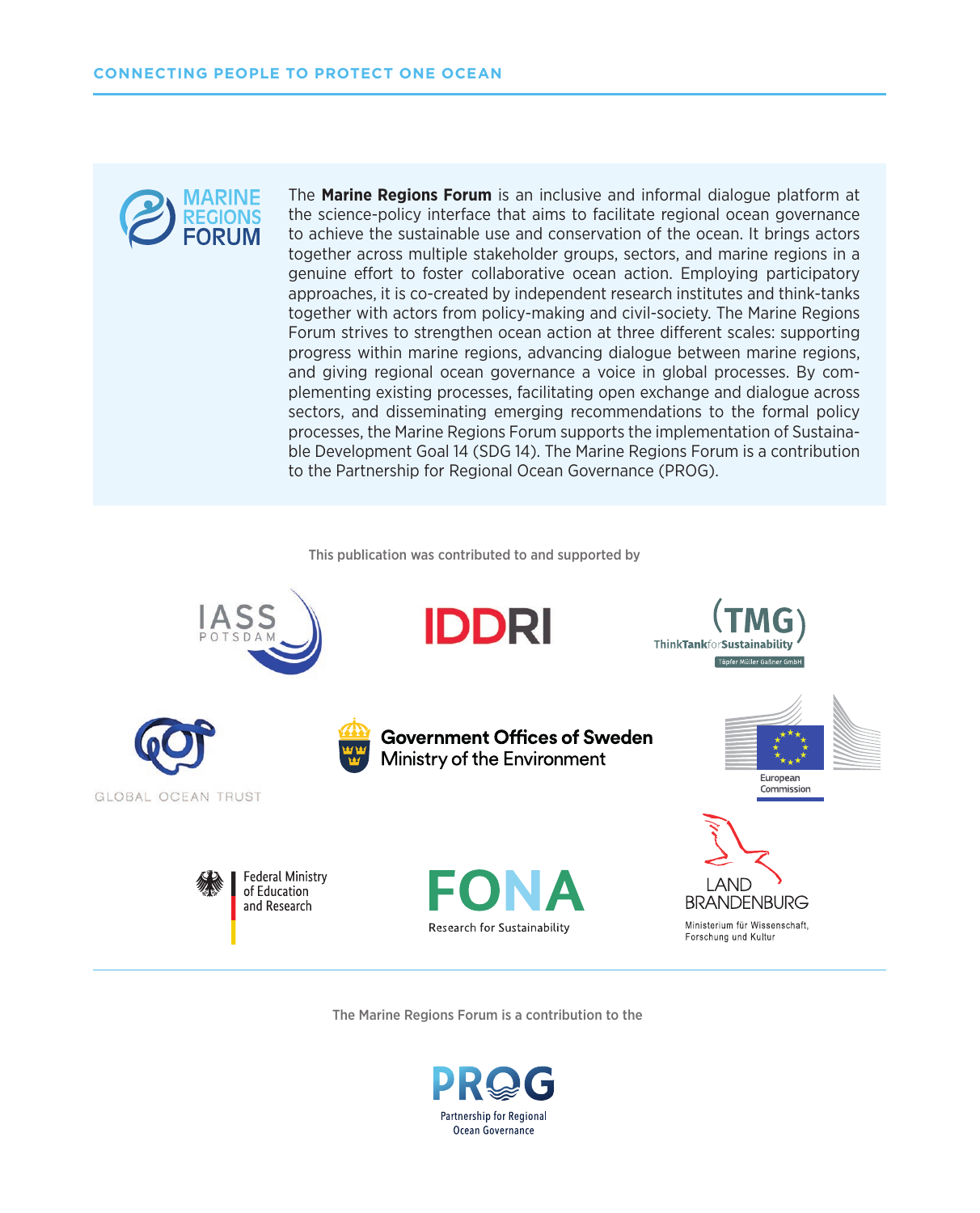### **INTRODUCTION**

The Covid-19 pandemic has led to a significant loss of human life and degradation of public health and has increased food and nutritional insecurity and poverty. The pandemic has also had devastating impacts on maritime economies, coastal communities and livelihoods, and on institutions and processes that govern ocean use and conservation (Northrop et al., 2020). While some pandemic-related containment measures are being phased out in some parts of the world, many countries remain in a state of ongoing crisis. The negative impacts of the pandemic are particularly pronounced in developing countries, many of which face pre-existing vulnerabilities to the effects of climate change, natural disasters, and economic shocks (Mead, 2021). The global pandemic has reinforced structural vulnerabilities rooted in an overdependence on select economic sectors (e.g., tourism and fisheries), fiscal deficits and public dept levels, as well as constraints in the mobilization of public and private financial resources (OECD, 2021a; Tokunaga et al., 2021; UNCTAD, 2021).

Considering the different crises the world is faced with, socio-economic recovery efforts in response to the Covid-19 pandemic should not further amplify but help to combat climate change, the degradation of ecosystems, and the accelerating loss of biodiversity. At least 10 % of the total recovery spending so far have mixed or negative implications on the environment (OECD, 2021b). Currently, the share of Official Development Assistance (ODA) dedicated to sustainable ocean economies accounts for less than 1 % of global ODA (OECD, 2021c). Given the scarcity of funding for sustainable ocean economies, it is crucial to ensure investments work towards achieving multiple benefits related to society and the environment.

This policy brief provides the following recommendations to move from short-term emergency action to fostering long-term recovery across three key areas: (1) sustainable blue recovery for livelihoods and ocean health, (2) regional coordination and cooperation, and (3) ocean finance and funding.

**Message 1:** Foster a sustainable blue recovery that supports livelihoods and ocean health Measures for a sustainable blue recovery should create synergies with livelihoods and the marine environment. The ocean should be understood as a lifeline that needs to be preserved and restored to support socio-economic resilience.

#### **Message 2:** Coordinate recovery efforts at the scale of marine regions

To scale-up action for sustainable blue recovery and deliver benefits in the long term and minimize trade-offs, recovery efforts should be coordinated within marine regions and foster cooperation among States and relevant ocean actors.

#### **Message 3:** Create innovative financing tools and enabling frameworks

Innovative financing tools and regional enabling standards and frameworks are needed to support and advance the long-term recovery and resilience of ocean-dependent communities and economies, and the marine environment.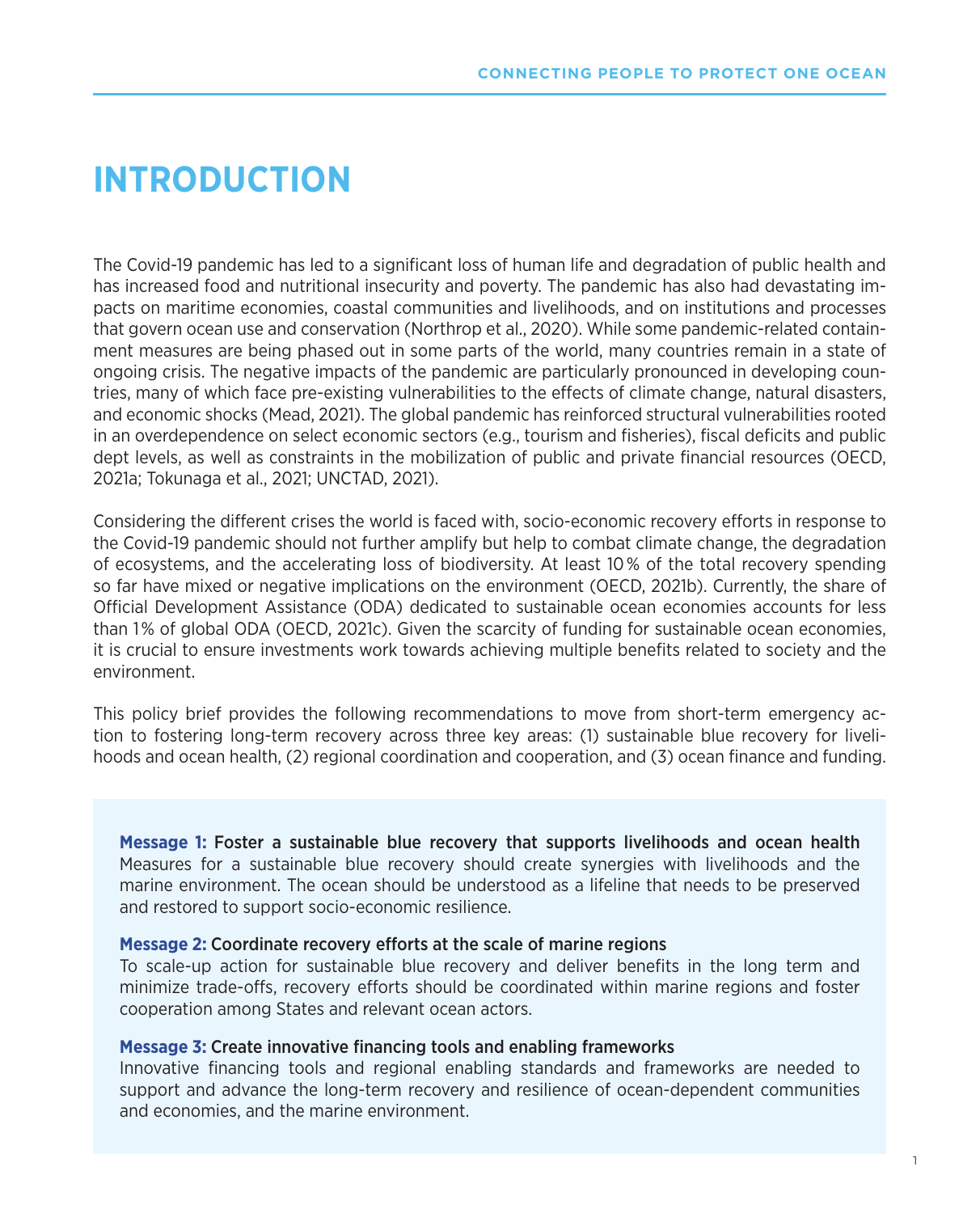### **MESSAGE 1: FOSTER A SUSTAINABLE BLUE RECOVERY THAT SUPPORTS LIVELIHOODS AND OCEAN HEALTH**

The ocean's potential to contribute to a sustainable long-term recovery from the Covid-19 pandemic has not been sufficiently recognized in the design of most current national recovery plans. Ocean-targeted recovery efforts undertaken by governments, including in the allocation of funds and other support measures in national stimulus packages, have so far been limited (Northrop et al., 2020). Current recovery efforts primarily aim to rebuild livelihoods, support economic development, and reduce risks to the health and well-being of local communities.

### **Ocean health is vital for a sustainable recovery**

Human and ocean health are inextricably linked as the ocean regulates the climate, provides ecosystem services and resources essential for livelihoods, subsistence, and cultural continuity (Bennett et al., 2021; Sumaila et al., 2021). The ocean should accordingly be understood as a lifeline and recovery measures should not undermine ocean health and ecosystem integrity or further deplete its natural capital. By creating synergies between protecting the marine environment and improving people's livelihoods, multiple benefits can be delivered, as targeted recovery efforts have the potential to simultaneously support the facilitation of economic recovery, secure long-term prosperity, and well-being, and make progress towards the implementation of global environmental objectives. A prominent example of a respective measure is the restoration of mangroves and salt-marches. These coastal ecosystems act as habitats for a wide range of living organisms. As their integrity is strengthened, communities also benefit from reduced flooding and coastal erosion.

### **Multiple co-benefits to livelihoods and the marine environment**

Safeguarding the health and resilience of marine ecosystems requires a fundamental transformation of the way the ocean is governed. The unsustainable use of marine resources, pollution, and the destruction of habitats are major risk factors for ocean health. The effects of climate change and ocean acidification exacerbate these risks. These trends are diminishing marine biodiversity and pushing ocean ecosystems to a point where vital resources and ecosystem services can no longer be provided and the ocean's role as a climate regulator is severely hampered (Barbier, 2017; Diaz et al., 2019). This continued loss threatens ocean-dependent communities and diminishes their resilience. It is vital that recovery actions do not amplify these risks and instead focus on provisioning for the restoration of these ecosystem benefits and resilience.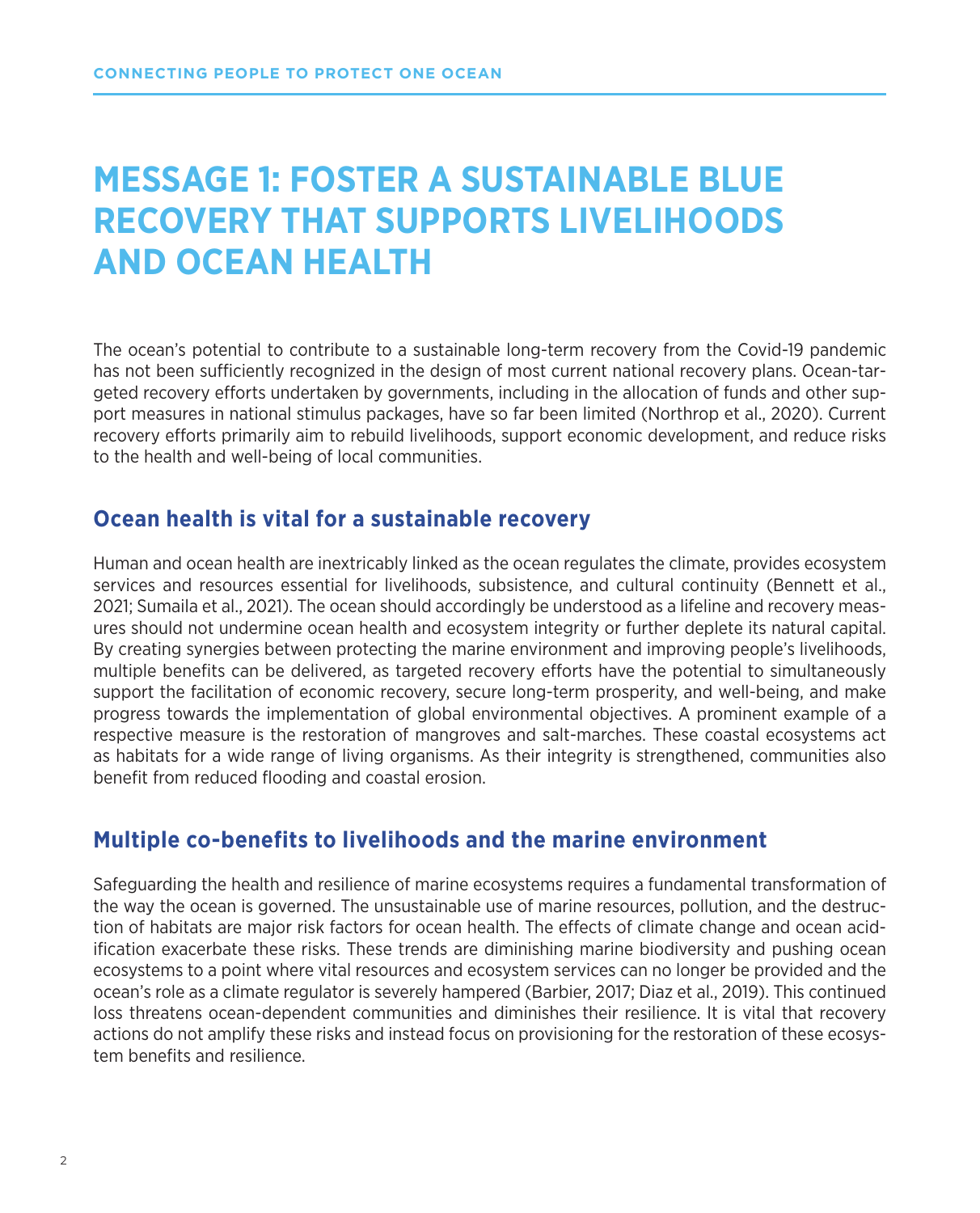Restoring biodiversity and ecosystem integrity will bolster functional resilience to stressors, such as climate change, invasive species, and new pathogens (Bennett et al., 2021; Seddon et al., 2021), and hence be beneficial for affected livelihoods, e.g. in coastal communities. Recovery strategies should deliver simultaneously on multiple crises and create synergies for livelihoods and the marine environment. Well-designed measures can deliver multiple benefits, making marine conservation and restoration an integral part of recovery action. For example, protecting and rebuilding coastal habitats such as mangroves, seaweed beds, and reef structures will offer protection from coastal erosion and flooding, while simultaneously increasing carbon sequestration and provisioning habitats for a wide range of species (Seddon et al., 2021).

Aligning responses to the pandemic with ongoing efforts towards the mitigation of global biodiversity loss and adaptation to climate change will shift the focus towards longer-term resilience-building strategies and mitigate future shocks, while responding to ongoing stressors (Northrop et al., 2020; Pedersen Zari et al., 2019). Examples of ocean-based adaptation and mitigation actions include protecting key ecosystems and supporting species adaptation, decarbonising ocean-based sectors, improving fishery management, incentivising a shift towards low-carbon food production, strengthening international cooperation, increasing ocean-based renewable energy, and exploring the potential of seabed carbon storage (Trebilco et al., 2020).

### **Diversification of ocean use**

The Covid-19 pandemic has raised awareness of existing structural vulnerabilities and deficits, including an overdependence of least developed countries and small island-developing States on just a few sectors such as tourism or fisheries and external markets associated with these sectors. A diversification of economic activities, markets, and livelihoods would offer additional opportunities and help strengthen socio-economic resilience in the future. Activities such as sustainable aquaculture, kelp farming, and the biotechnological application or pharmaceutical use of marine organisms offer opportunities for sustainable ocean-based economic development. However, it is imperative that any expansion of oceanbased economic activities does not incur additional environmental costs (Tortora and Agnelli, 2021).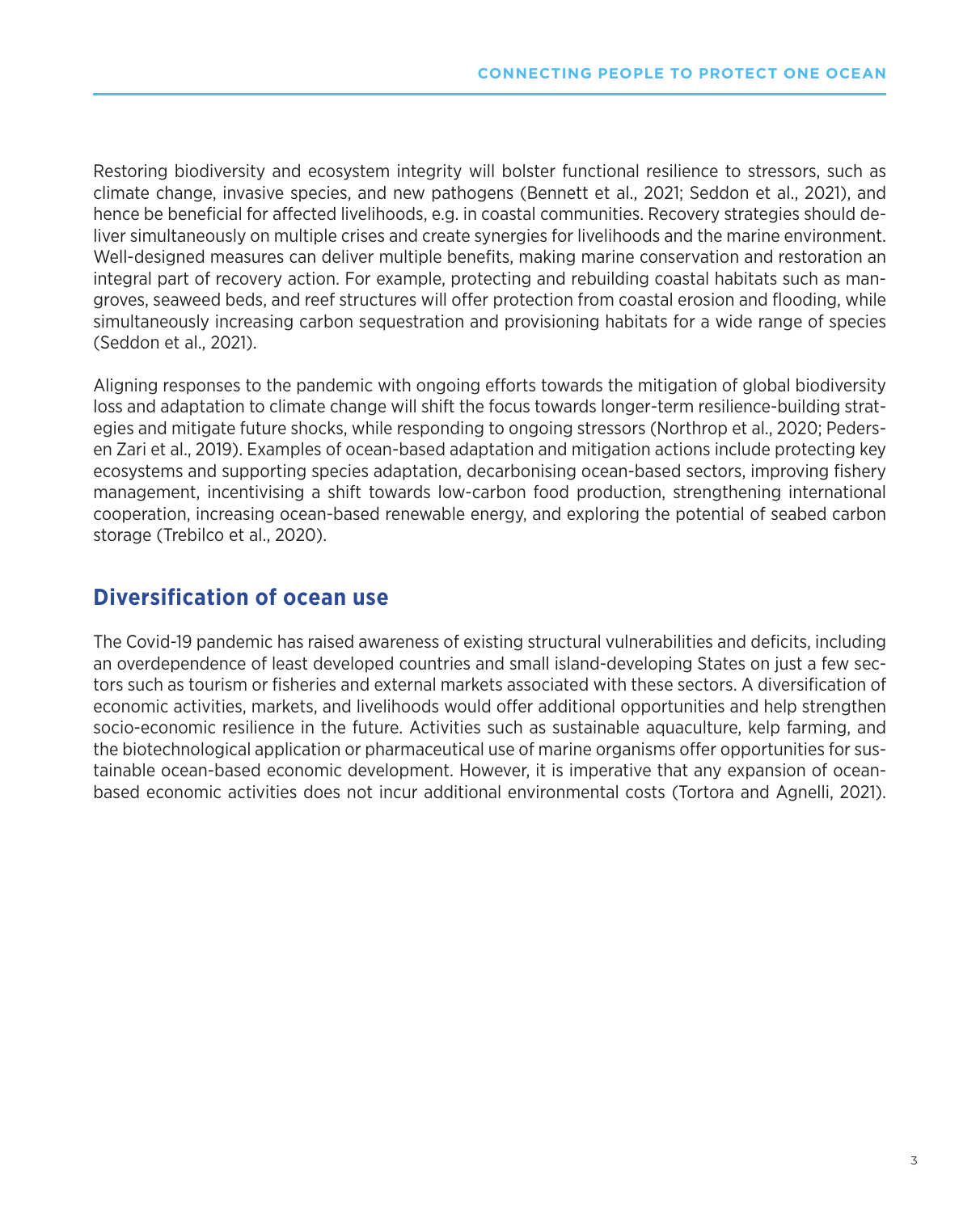#### **Box 1. Blue Recovery Hubs – an example for international recovery efforts**

As part of the OECD Sustainable Ocean for All Initiative, in 2021 the OECD established in Fiji the first Blue Recovery Hub as a partnership with the Fijian Government and in collaboration with the Friends of Ocean Action and the World Economic Forum.

The Blue Recovery Hubs provide countries with dedicated policy support and partnership engagement for the promotion of a 'sustainable blue recovery' that will both revitalize existing ocean economy sectors more sustainably and generate new and sustainable ocean economic opportunities that can act as SDG multipliers across multiple economic and social sectors. In particular, the Blue Recovery Hubs ensure that countries can:

- Assess the impacts of the Covid-19 pandemic on their ocean economies
- Devise integrated recovery plans and actions to 'Build Forward Bluer', and
- Mobilize and align resources from development co-operation, investors, and other actors around the implementation of recovery plans and actions.

The Blue Recovery Hubs support a step change in international recovery efforts and facilitate the mobilization of co-ordinated and coherent development co-operation support that aligns with evidence-based and country-owned plans for a blue recovery.

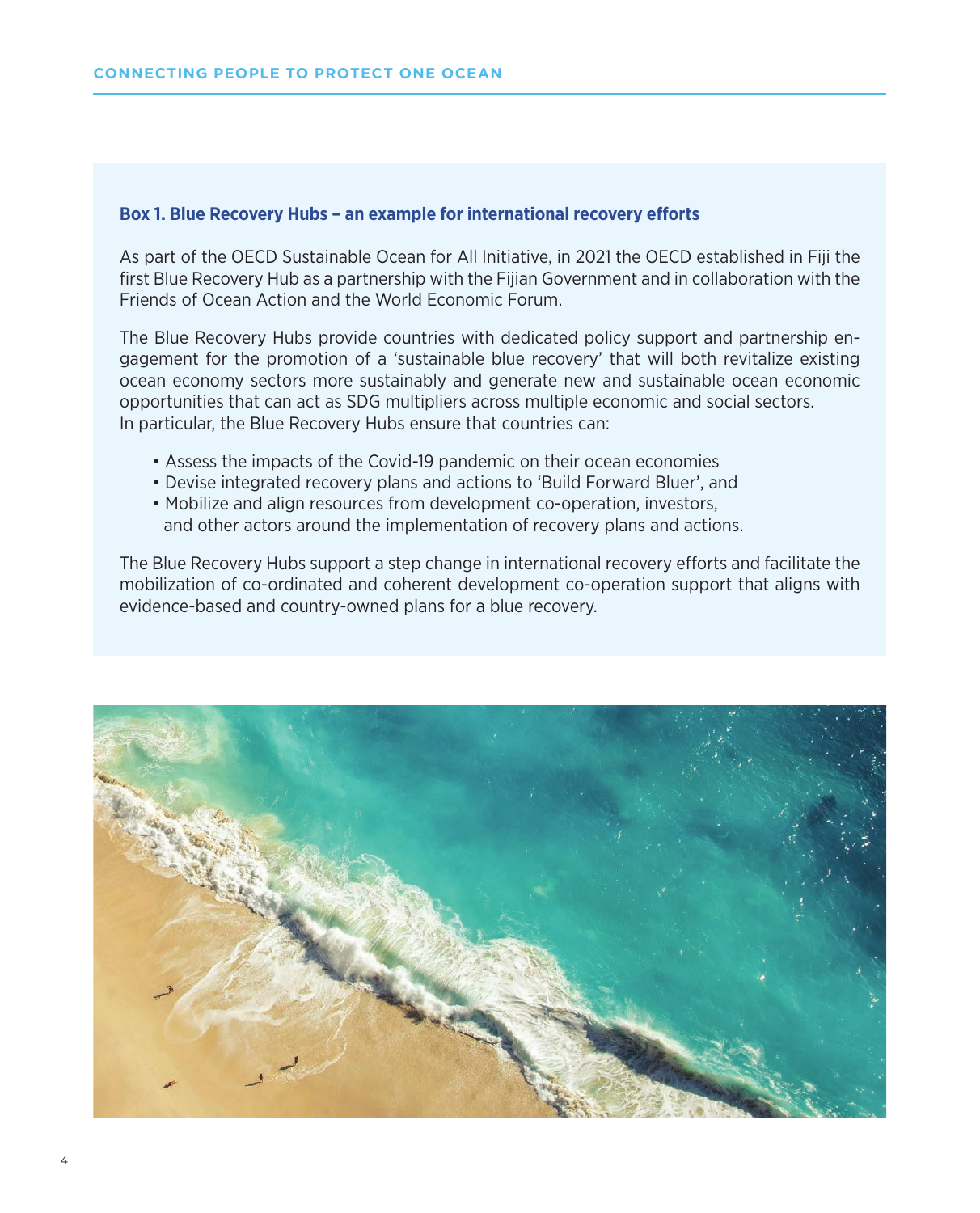### **MESSAGE 2: COORDINATE RECOVERY EFFORTS AT THE SCALE OF MARINE REGIONS**

The Covid-19 pandemic is challenging governments around the world to develop policies within a context of immense uncertainty and in the face of considerable financial and capacity constraints. States within marine regions are likely to benefit from identifying shared commonalities in policy agendas and streamlining recovery efforts with adjacent states. (Tortora and Agnelli, 2021).

### **Regional coordination supports the scaling up of local and national recovery efforts**

The allocation of funds for recovery actions as well as the design and implementation of measures are mainly coordinated at national level. In order to benefit from shared knowledge, capacities and best-practice examples with neighbouring countries, States should foster cooperation and support the coordination of recovery efforts. Countries within a region likely already have a history of collaboration to build on and existing collaboration structures among states and well-established regional bodies can support the facilitation of complex and transboundary recovery action at sea-basin scale.

Marine regions can provide an arena for joint learning, exchange of experiences and good practices, for collaboration and coordination of efforts. Regional collaboration and exchange can help to scale-up good practices, maximise the effects of measures, reduce costs, and increase capacities (Weiand et al., 2021). Coordinating Covid-19 recovery efforts at the regional scale could additionally support upward and downward linkages between governance levels, helping to mediate between global environmental objectives and national political interests. Such coordination could further disseminate best-practices and support knowledge exchange between States.

### **Shared vulnerabilities across marine regions**

Reducing and eliminating existing threats to ecosystem integrity and restoring biodiversity should be an integral part of effective recovery action. In the marine context, vulnerabilities aggregate around shared resources and ecosystems which often transcend national jurisdictions (e.g., fish stocks and coral reefs). To adequately capture these vulnerabilities, the transboundary nature of the marine environment and the threats acting on it should be considered. These should be addressed at an ecosystem scale, which in turn can only be achieved through regional cooperation and coordination. We propose that marine regions are well placed to identify vulnerabilities, outline pathways to recovery that help building long-term resilience, and facilitate collective action across adjacent member States.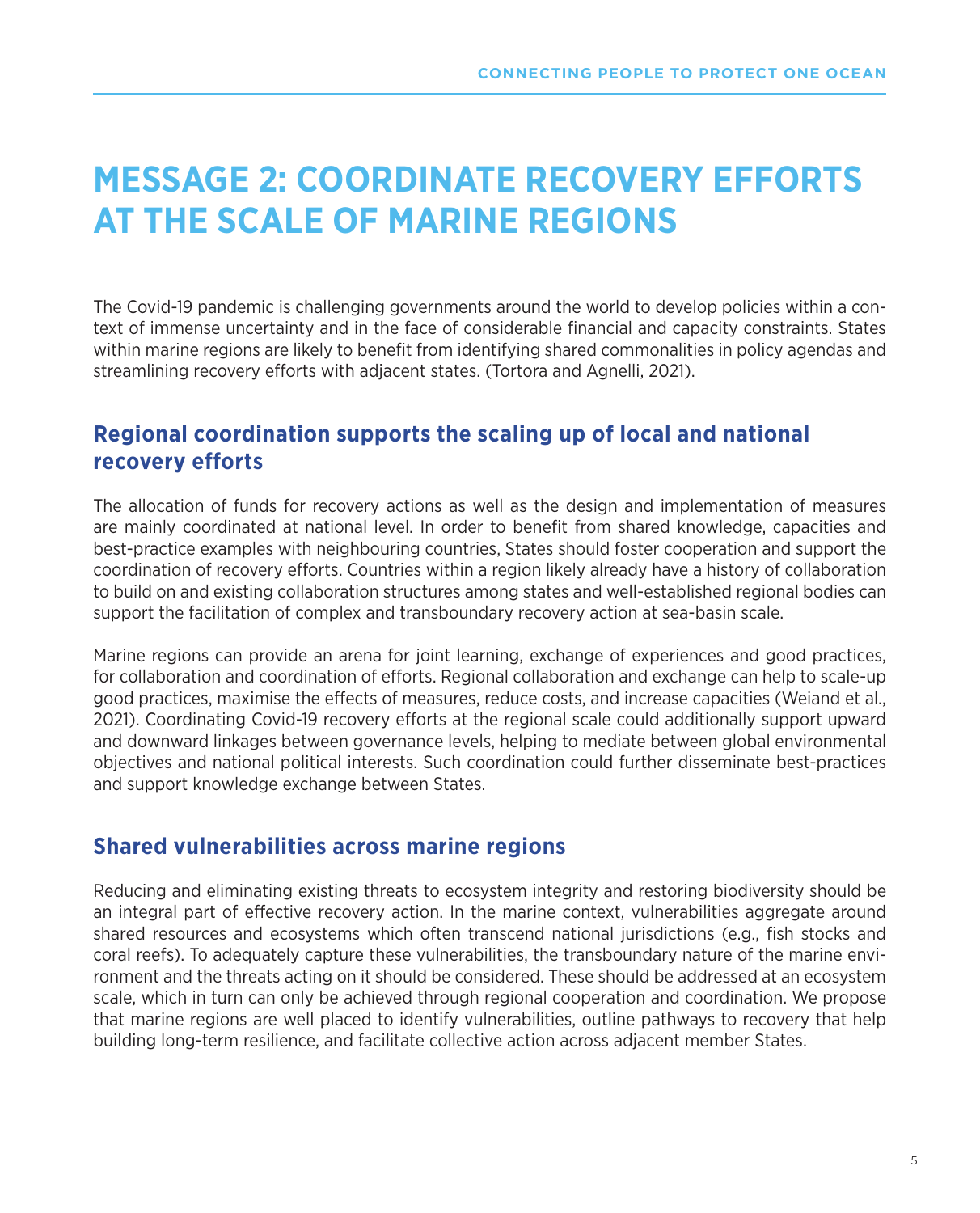### **Focussing recovery efforts on co-benefits**

The complexity of environmental impacts and different interests of various stakeholder groups further complicates effective recovery. Tackling the complexity of these interactions cannot be achieved by looking at the affected areas and challenges in isolation. Cross-sectoral stakeholder exchanges foster the identification of potential synergies, co-benefits and negative trade-offs of recovery efforts. Building the pandemic responses around the maximisation of synergies and co-benefits could make competing stakeholders more willing to make compromises and take ownership. Creating and communicating sector-specific benefits should therefore be an active part of recovery efforts. Prioritising biodiversity and ecosystem resilience, with an emphasis on community-oriented outcomes, will support more sustainable recovery development (O'Callaghan and Murdock, 2021).

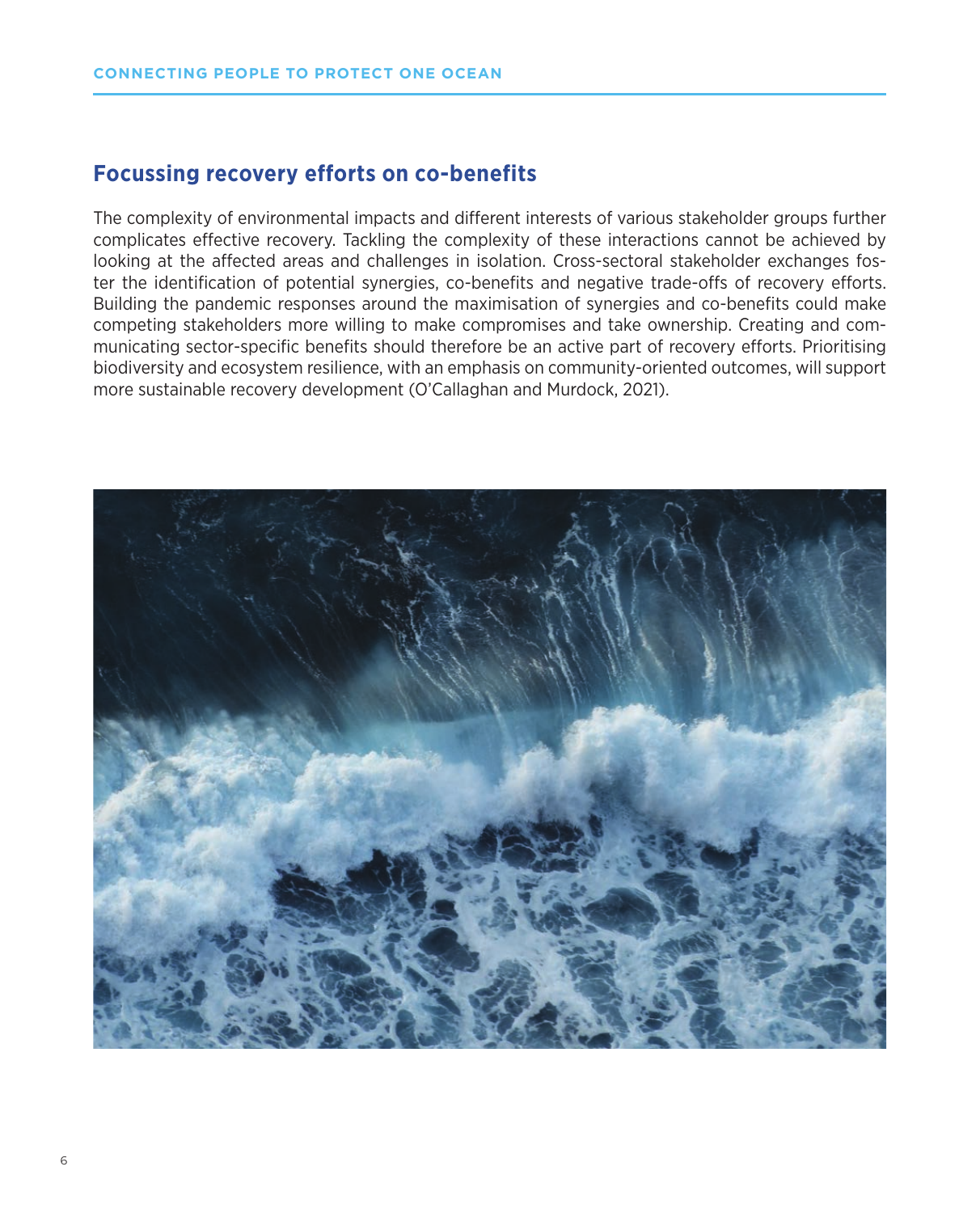### **MESSAGE 3: CREATE INNOVATIVE FINANCING TOOLS AND ENABLING FRAMEWORKS**

Significant financial resources are required to help marine and coastal economies and island communities overcome the impacts of the Covid-19 pandemic (OECD, 2021a) and develop sustainable oceanbased solutions. A traditional fiscal response to the pandemic's economic impacts will not suffice in this case and poorly directed funds may even exacerbate the degradation of marine ecosystems. Instead, ocean finance should play a vital role in supporting and advancing the sustainable blue recovery.

In order to prevent recovery packages and policies from undermining ocean health, harmful subsidies need to be halted, and mainstream finance should be redirected towards sustainable development pathways (Sumaila et al., 2021). Examples could include funding for a comprehensive roll-out of effective marine protected areas, support for a rebalancing of tourism activities towards nature-positive goals, and investment into regenerative coastal aquaculture. While the catalytic use of Official Development Assistance (ODA) and the creation of innovative financing instruments will be critical, they will not be enough: ocean sustainability needs to be mainstreamed in traditional financial services and investments, in financial markets, and in credit markets (OECD, 2020). A holistic ocean finance perspective needs to be part of resolving this grand challenge (Lawrence et al., 2022), and has to be integrated into the EU's ocean governance and blue economy approach (Addamo et al., 2021). Likewise, the UN-EP-Sustainable Blue Economy framework (UN Environment Programme, 2020) and the Ocean Panel (Sumaila et al., 2020) support such a blue new deal (Armstrong, 2022). A regional approach could help to scale-up the necessary funding. This requires knowledge transfer to reduce transaction costs and facilitate the delivery of innovative funding mechanisms. This approach is particularly important for emerging economies and also provides a means to address the finance issues that relate to connected High Seas areas (Thiele, 2022).

### **Fostering private sector engagement in ocean finance**

To attract investments from the private sector a set of challenges need to be addressed. One of the key barriers to investing in a sustainable ocean economy are the perceived risks associated with projects in this sector. These risks need to be appropriately identified, assessed and, where feasible, addressed through risk reduction mechanisms, such as insurance (ORRAA, 2020). Furthermore, donor grant funding can be deployed in the form of technical assistance facilities to help project developers to prepare for private sector investment (Thiele et al., 2021), or it can contribute to blended finance (Convergence, 2022), where grant funding and investment capital are combined in order to generate engagement from the private sector. Other de-risking opportunities lie in the implementation of an enabling environment, e.g., by coordinating policies, incentives, and regulations across national and regional jurisdiction, to help create stable conditions for long-term investments into the ocean sectors. The OECD estimates that in the 2013-17 period ODA mobilized a total of USD 2.92 billion of private finance for both ocean-based industries and ecosystems (USD 1.3 billion, or 43 %) and for land-based activities that reduce negative impacts on ocean, such as waste management, sanitation, and water treatment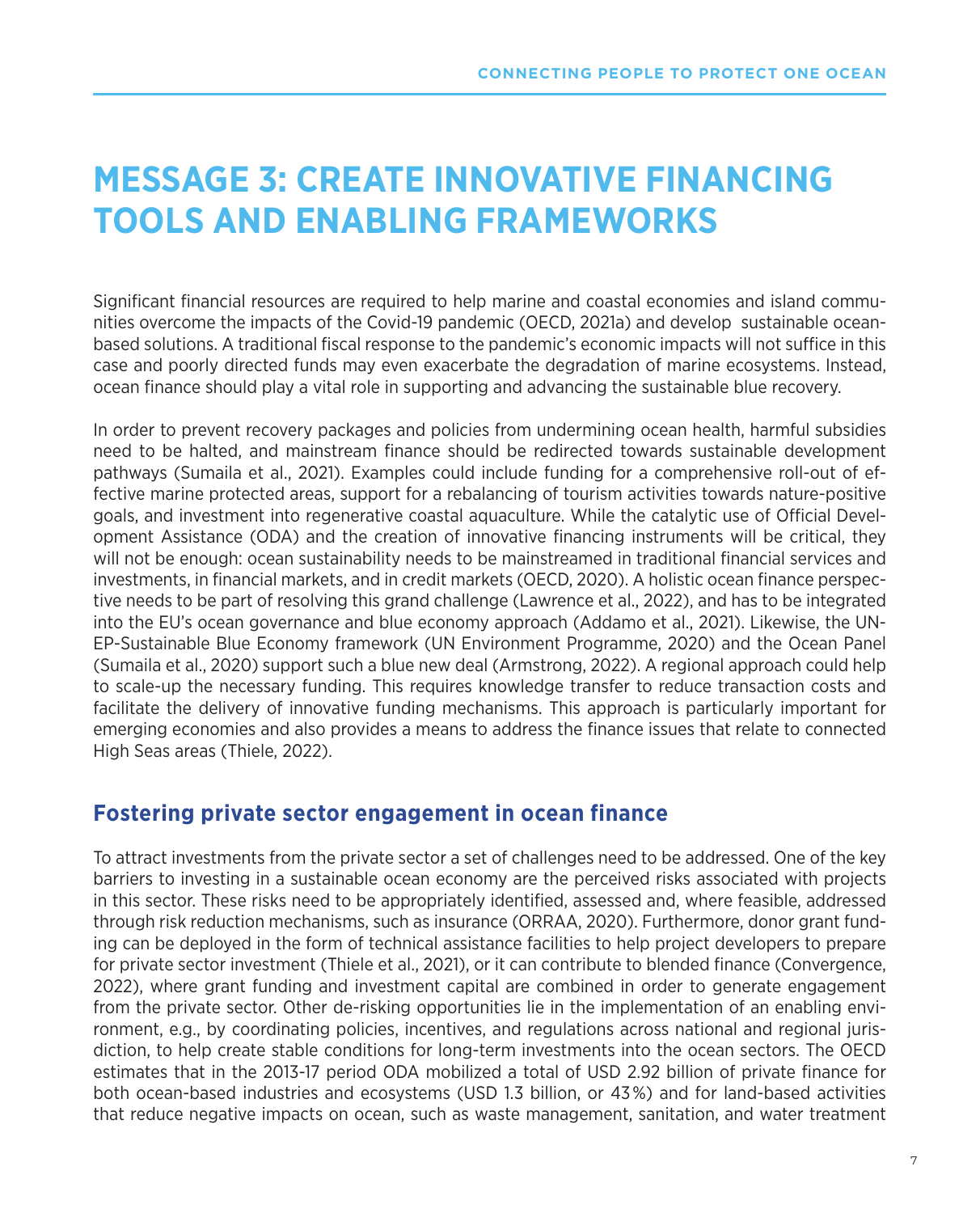(USD 1.7 billion, or 57  %). To this end, a number of leveraging ODA instruments were deployed, including standard grants and loans, guarantees, direct investments in companies, collective investment vehicles, credit lines, syndicated loans, and simple co-financing schemes. Some of these instruments were used to improve the viability of commercial investments and to make projects more attractive by de-risking investments or helping to structure returns through new and emerging blended finance arrangements. Development partners also often provide technical assistance during the project preparation phase, crucial for the overall success of the project (OECD, 2020).

Additionally, the interplay between individual projects and larger private sector actors is often hindered by a mismatch in their respective scales. Bundling and scaling up envisaged investable projects could help to align the interests and needs of both potential investors and local project facilitators. Establishing Blue Recovery Hubs to pool expertise from stakeholder groups and States could help to identify opportunities and streamline efforts across regions.

Independent monitoring and impact reporting on a regular basis can help to enhance the level of transparency for investors and ensure consistency and comparability among projects for evaluating environmental delivery. Impact funds play a key role in identifying projects and opportunities that deliver both financial returns and environmental, social, and other goals.

### **The role of multilateral development banks**

Multilateral development banks (MDB) and other development finance institutions can play a critical role in financing sustainable development and initiatives for improving coastal resilience (Thiele et al., 2020) as well as in addressing challenges relating to the Covid-19 pandemic as part of a planetary health approach (Thiele et al., 2021). Their expertise, government relationships, and access to affordable finance can be crucial to deliver sustainable blue finance. MDBs are in many cases set up to focus on specific regions and are at the vanguard of deploying ocean finance in their target countries. For example, the Asian Development Bank aims to expand its financing and assistance for ocean health and marine economy projects to \$5 billion between 2019–2024 through its Action Plan for Healthy Oceans and Sustainable Blue Economies for the Asia and Pacific region (Asian Development Bank, 2020). At the same time, it is crucial that blue finance approaches, standards and lessons learned are shared amongst the development finance institutions to ensure a rapid implementation (Thiele et al., 2020).

#### **Taxonomies, standards and frameworks**

Blue finance frameworks with principles, standards, and indicators for selecting projects and measuring impacts are required in order to minimize the risk of misdirecting finance to projects and companies whose activities are unlikely to deliver needed environmental benefits (BNC, 2019). These frameworks should be fully aligned with green and climate finance taxonomies (Berglof and Thiele, 2019).The Sustainable Blue Economy Financing Principles (UNEP FI, 2020) provide an ocean-specific framework for responsible investment. By attaching "blue conditionality" to grants for the private sector and State-funded investments, governments can also aim to align national recovery implementation with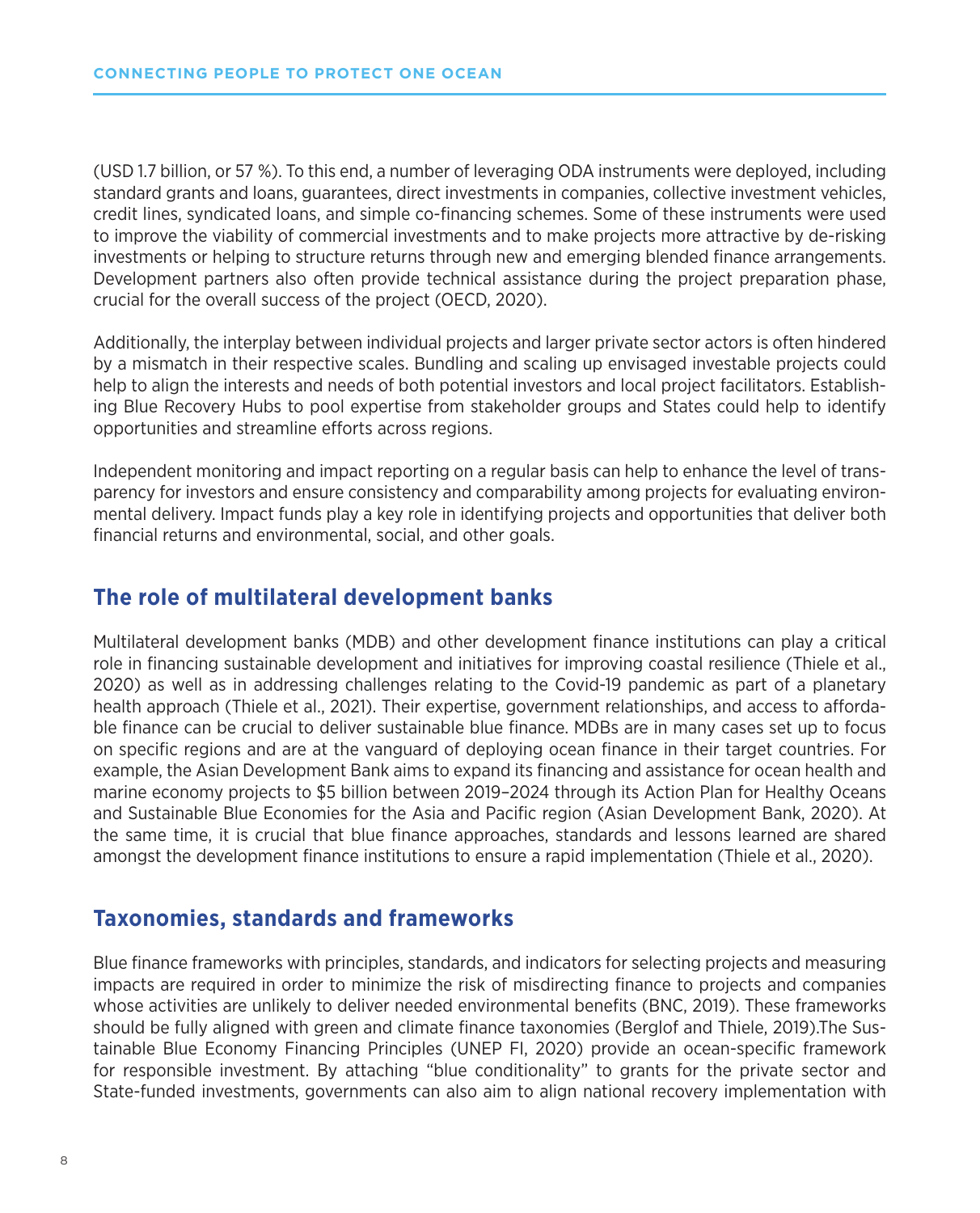global sustainability targets. Bundling efforts of endorsement at the regional level, could increase the visibility and recognition of importance of pushing for a sustainable ocean economy within the Stateled recovery efforts.

#### **New financial instruments, intermediaries and markets**

Financing a blue recovery will depend on novel tools and innovation, including at the scale of marine regions. Blue bonds (Roth et al., 2019), which are capital market debt instruments funding specific ocean actions, can be linked to commitments to marine conservation and the delivery of enhanced Nationally Determined Contributions under the UNFCCC Paris Agreement. Likewise new sustainability debt products and financial intermediaries can target blue carbon and other blue natural capital opportunities. New exchanges and clearing house mechanisms can offer transparency and attract a broader range of capital market partners for a thriving sustainable blue economy. Such efforts can be effective on a regional scale. This is a precondition for a rapid and just transition to a sustainable blue recovery.

#### **Box 2. Seychelles Conservation and Climate Adaptation Trust (SeyCCAT) – an example for innovative blue finance**

Seychelles Conservation and Climate Adaptation Trust (SeyCCAT) strategically invests in ocean stakeholders to generate new learning, bold action and sustainable blue prosperity in Seychelles. Using funds provided by the innovative blue bond of the Government of the Seychelles, SeyCCAT was able to finance several fisheries projects that addressed voluntary fisheries closures, assessed the impact of artisanal fisheries on species of local concern and studied sea cucumber cultivation. Financed through SeyCCAT's Blue Grants Fund (BGF), these projects make a strong case for the wider adoption of innovative financing to support small-scale and artisanal fisheries. SeyCCAT also hosted conversations among policymakers, scientists, and the BGF community to understand how scientists and BGF-funded research projects can support policymakers in crafting evidence-based policies and laws.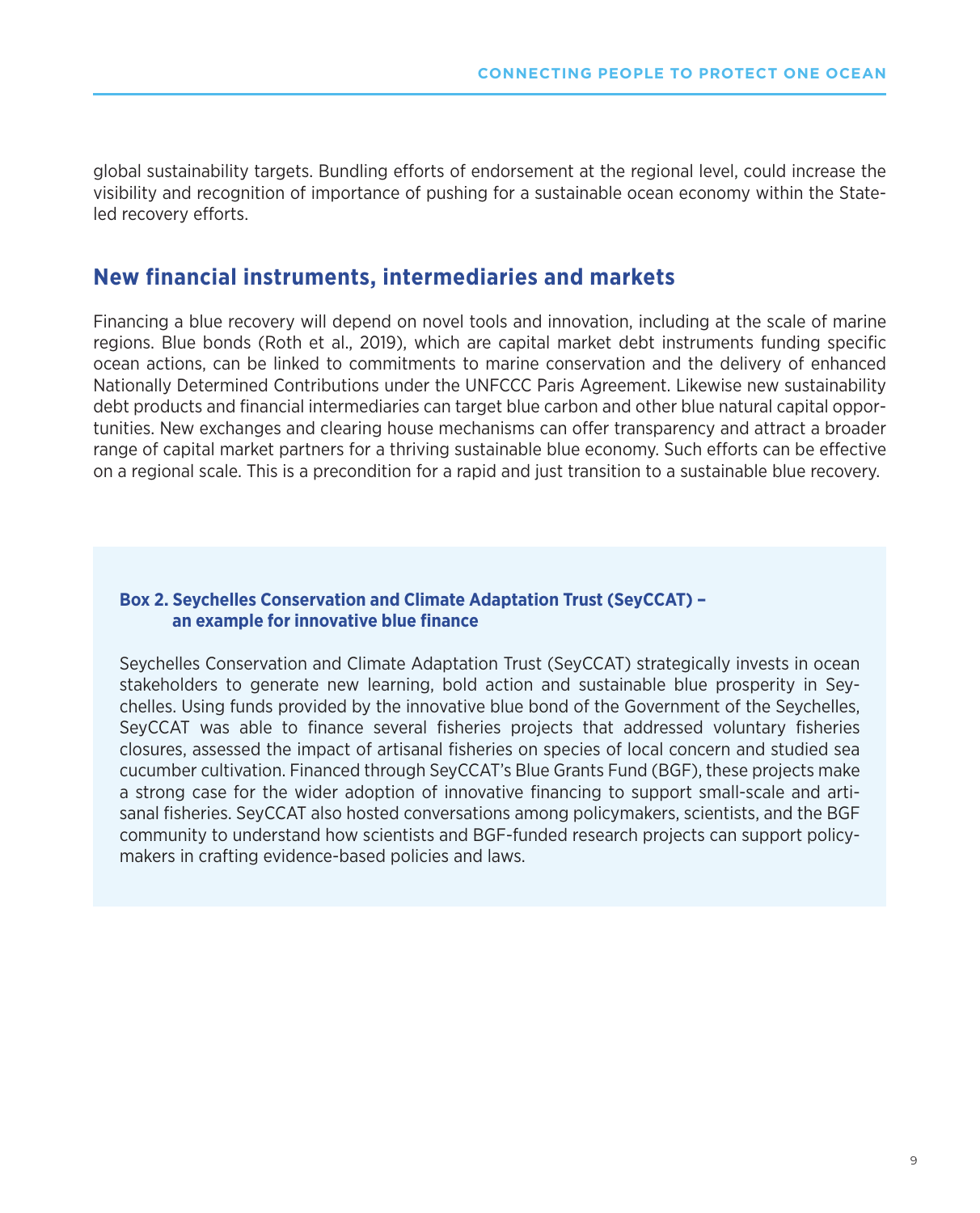### **CONCLUSIONS**

Ocean-dependent economies and sectors have been hit hard by the Covid-19 pandemic. At the same time, recovery efforts to fight its consequences hold the potential to address the multiple crises facing the ocean and marine stakeholders. Current policy decisions and the distribution of recovery-funds will have a significant impact on the future development of marine regions, entire maritime sectors, and whether we achieve global environmental goals. Continued degradation of the marine environment, as currently driven by unsustainable use, pollution, and global warming, leaves ocean-dependent communities vulnerable to future shocks, such as extreme events. The resilience needed to cope with such events should be built now and incorporated into ongoing recovery efforts.

Since recovery measures are not intrinsically sustainable, and to avoid "blue washing", States should compile criteria that enable them to evaluate their actions in terms of their negative and positive environmental impacts, co-benefits, and rebound effects. Such assessments could be used to eliminate harmful investments by tying government funding to compliance with certain criteria. These efforts should be coordinated at sea-basin scale among States and actors within marine regions. Further action should be directed towards developing public-private partnership approaches that facilitate joint engagement with emerging international frameworks such as EU Sustainable Finance Taxonomy, the International Sustainability Standards Board and the United Nations Environment Programme's Sustainable Blue Economy Framework, and pushing innovative finance mechanisms that increase the opportunities for private sector engagement through risk mitigation, blended finance, and other tools.

A range of ongoing ocean governance processes aim to transform the way humankind interacts with the ocean. These include the UN Ocean Conference on Sustainable Development Goal 14, the future post-2020 biodiversity framework to be agreed under the Convention on Biological Diversity, the negotiation of a global plastics agreement, ocean action under the Paris Agreement as well as the various policy processes at regional level. The implementation of these efforts will only be successful if they are pursued in a way that achieves synergies with the global pandemic recovery and delivers both for the marine environment and dependent livelihoods.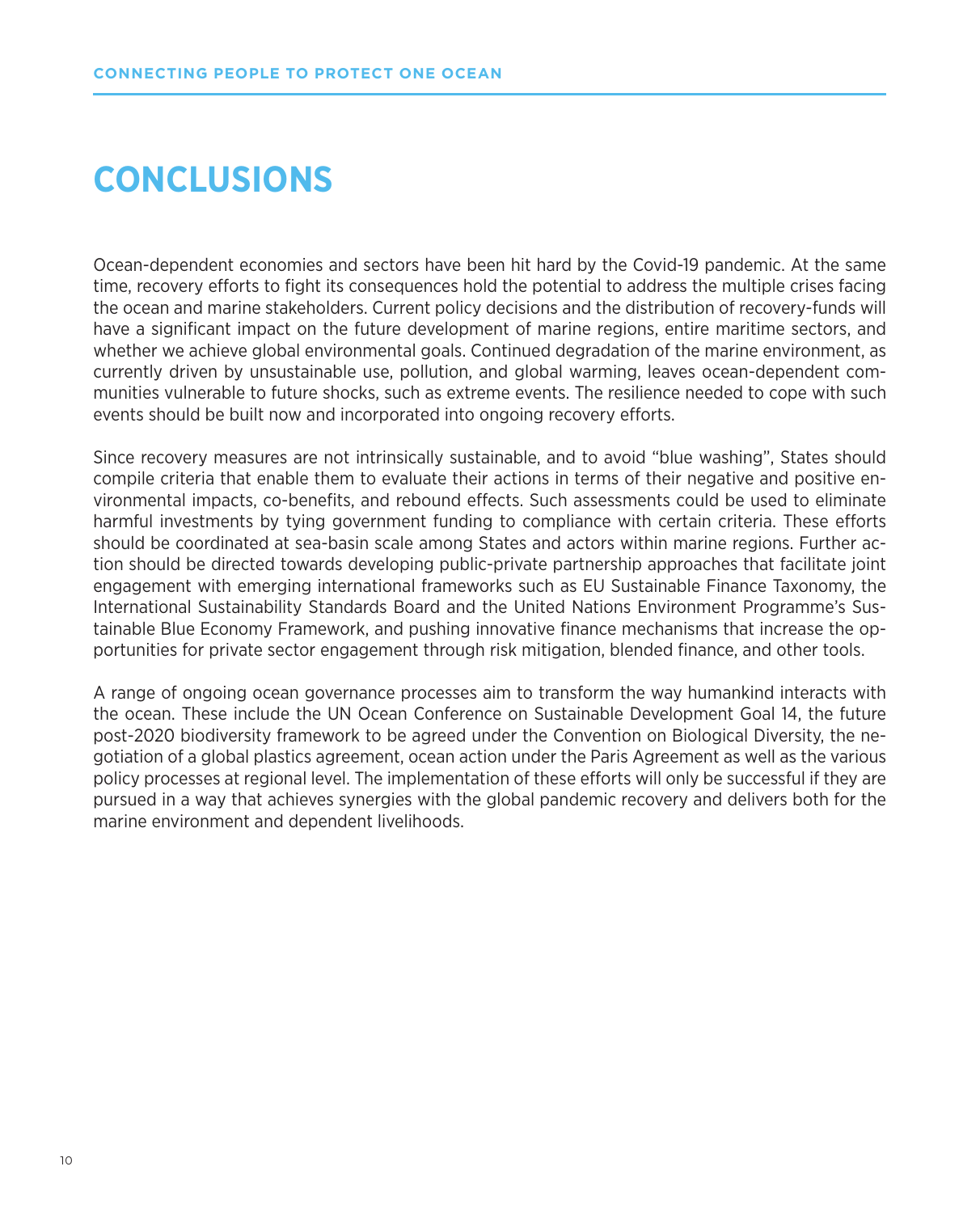### **ACKNOWLEDGEMENTS**

The authors would like to thank the participants of the two Marine Regions Forum [online workshops](https://www.prog-ocean.org/marine-regions-forum/workshops/), held in 2021 for their lively engagement and valuable input. We thank Charlotte Thiesing, for her support and the literature review she conducted, which provided essential background information for the policy brief. We further thank David Obura, Coastal Oceans Research and Development – Indian Ocean (CORDIO) East Africa, for the review of the draft manuscript. The authors further wish to express their appreciation to Timothy Andrew, UNEP Nairobi Convention Secretariat, for his review and inputs during the finalization of this research work.

Funding for this research was provided to the Marine Regions Forum by the Swedish International Development Cooperation Agency (Sida) through the Swedish Ministry of Environment via the grant 'Government Offices Decision of 2021-05-05, No M2021/00966 (delvis)'. The work of Barbara Neumann and Sebastian Unger was supported by the German Federal Ministry of Education and Research (BMBF) through its Research for Sustainable Development program (FONA), and the Federal State of Brandenburg. This report reflects the authors' views and does not necessarily reflect the views of the funders or organisations of employment.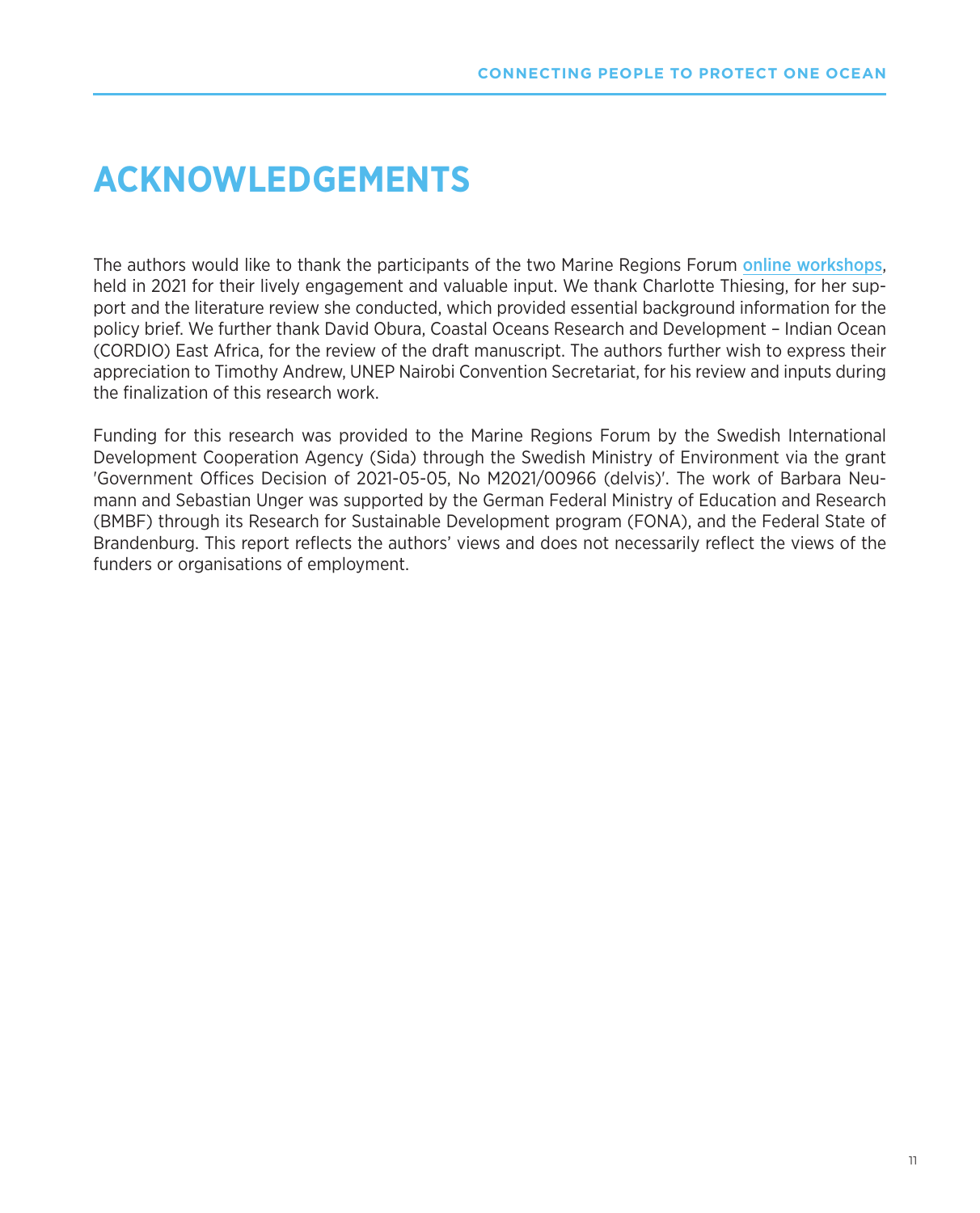### **REFERENCES**

Addamo, A., Calvo Santos, A., Carvalho, N., Guillén, J., Magagna, D., Neehus, S., Peralta Baptista, A., Quatrini, S., Schinasi Rmoeu, Y., 2021. The EU blue economy report 2021. European Commission.

Armstrong, C., 2022. A Blue New Deal – Why We Need a New Politics for the Ocean. Yale.

- Asian Development Bank, 2020. Progress Report: Action Plan Healthy Oceans and SustainableBlue Economies: Investing in Sustainable Marine Economies for Poverty Alleviation in Asia and the Pacific.
- Barbier, E.B., 2017. Marine ecosystem services. Curr. Biol. 27, R507 – R510. https://doi.org/10.1016/ j.cub.2017.03.020
- Bennett, N.J., Katz, L., Yadao-Evans, W., Ahmadia, G.N., Atkinson, S., Ban, N.C., Dawson, N.M., de Vos, A., Fitzpatrick, J., Gill, D., Imirizaldu, M., Lewis, N., Mangubhai, S., Meth, L., Muhl, E.-K., Obura, D., Spalding, A.K., Villagomez, A., Wagner, D., White, A., Wilhelm, A., 2021. Advancing Social Equity in and Through Marine Conservation. Front. Mar. Sci. 8, 711538. https://doi.org/10.3389/ fmars.2021.711538
- Berglof, E., Thiele, T., 2019. From "Green" to "Blue Finance," Integrating the Ocean into the Global Climate Finance Architecture. LSE Institute of Global Affairs.
- BNC, 2019. BNC+ Framework: Blue Natural Capital Positive Impacts Framework.
- Convergence, 2022. Blended Finance [WWW Document]. URL https://www.convergence.finance/ blended-finance (accessed 2.14.22).
- Diaz, S., Settele, J., Brondízio, E., Ngo, H.T., Guèze, M., Agard, J., Arneth, A., Balvanera, P., Brauman, K., Butchart, S., Chan, K., Garibaldi, L.A.G.L.A., Ichii, K., Liu, J., Subramanian, M., Midgley, G.F., Miloslavich, P., Molnár, Z., Obura, D., Pfaff, A., Polasky, S., Purvis, A., Razzaque, J., Reyers, B., Chowdhury, R.R., Shin, Y.-J., Visseren-Hamakers, I., Willis, K., Zayas, C., 2019. Summary for policymakers of the global assessment report on biodiversity and ecosystem services of the Intergovernmental Science-Policy Platform on Biodiversity and Ecosystem Services 60. https://doi.org/10.5281/zenodo.3553579
- Lawrence, M.G., Williams, S., Nanz, P., Renn, O., 2022. Characteristics, potentials, and challenges of transdisciplinary research. One Earth 5, 44 – 61. https://doi.org/10.1016/j.oneear.2021.12.010
- Mead, L., 2021. Small Islands, Large Oceans: Voices of the Frontlines of Cliamte Change 10. Northrop, E., Konar, M., Frost, N., Hollaway, E., 2020. A Sustainable and Equitable Blue Recovery to the COVID-19 Crisis. World Resources Institute, Washington, DC.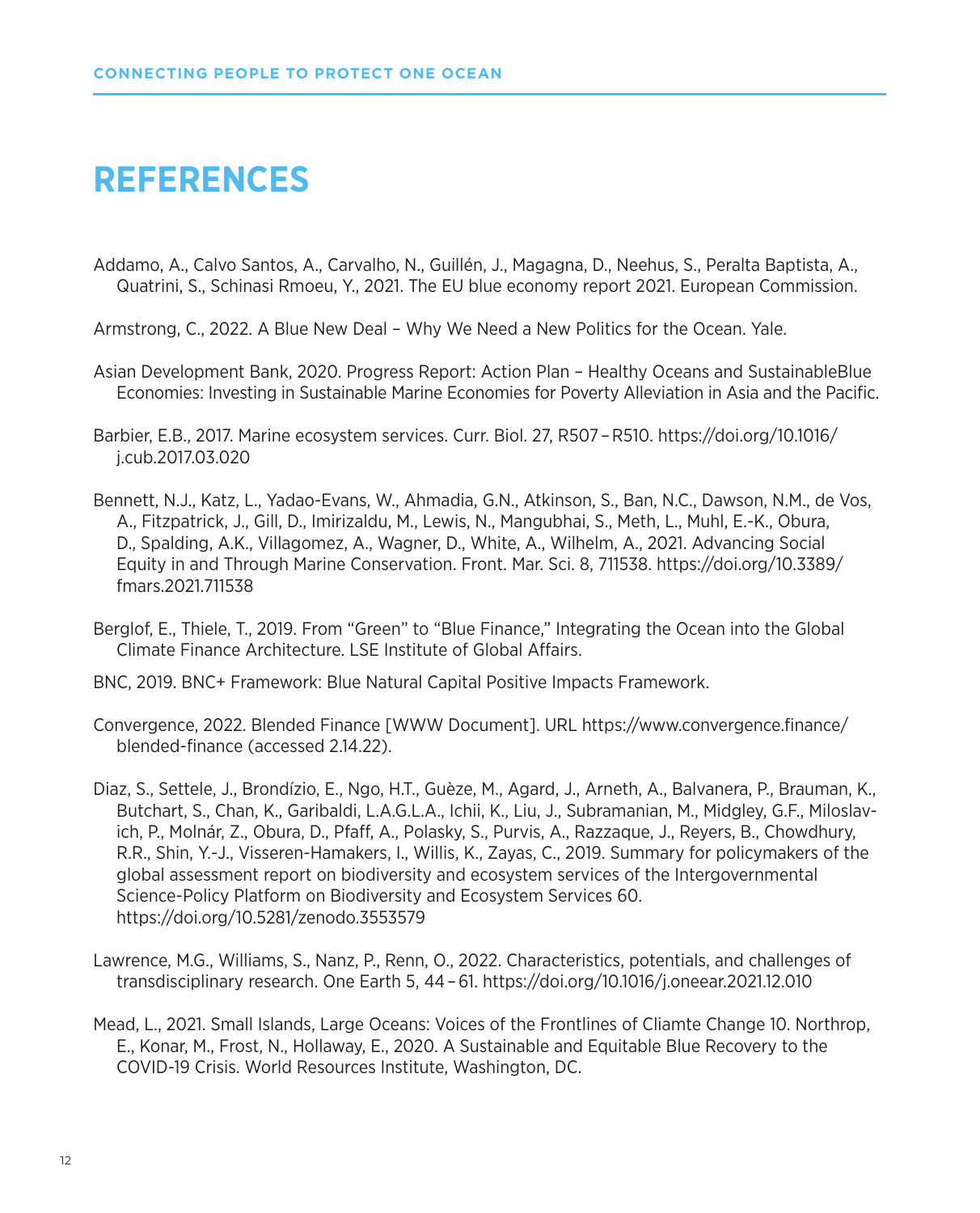- O'Callaghan, B., Murdock, E., 2021. Are We Building Back Better? Evidence from 2020 and Pathways to Inclusive Green Recovery Spending. UNEP.
- OECD, 2021a. COVID-19 pandemic Towards a blue recovery in small island developing states OECD. OECD.
- OECD, 2021b. Key findings from the update of the OECD Green Recovery Database [WWW Document]. URL https://www.oecd.org/coronavirus/policy-responses/key-findings-from-the-updateof-the-oecd-green-recovery-database-55b8abba/ (accessed 3.30.22).
- OECD, 2021c. The Economist World Ocean Summit, 3 March 2021 Remarks by Angel Gurría, Secretary-General, OECD.
- OECD, 2020. Sustainable Ocean for All: Harnessing the Benefits for Developing Countries, The Development Dimension. OECD. https://doi.org/10.1787/bede6513-en
- ORRAA, 2020. Ocean Risk [WWW Document]. Ocean Risk Resil. Action Alliance. URL https://www.oceanriskalliance.org/ocean-risk/ (accessed 2.14.22).
- Pedersen Zari, M., Kiddle, G.L., Blaschke, P., Gawler, S., Loubser, D., 2019. Utilising nature-based solutions to increase resilience in Pacific Ocean Cities. Ecosyst. Serv. 38, 100968. https://doi.org/10.1016/j.ecoser.2019.100968
- Roth, N., Thiele, T., von Unger, M., 2019. Blue Bonds: Financing Resilience of Coastal Ecosystems. Blue Nature Capital Financing Facility.
- Seddon, N., Smith, A., Smith, P., Key, I., Chausson, A., Girardin, C., House, J., Srivastava, S., Turner, B., 2021. Getting the message right on nature-based solutions to climate change. Glob. Change Biol. 27, 1518 – 1546. https://doi.org/10.1111/gcb.15513
- Sumaila, U.R., Walsh, M., Hoareau, K., Cox, A., Abdallah, P., Akpalu, W., Anna, Z., Benzaken, D., Crona, B., Fitzgerald, T., Heaps, L., Karousakis, K., Lange, G.-M., Leland, A., Miller, D., Sack, K., Teh, L., Thiele, T., Vestergaard, N., Yagi, N., Zhang, J., 2020. Ocean Finance: Financing the Transition to a Sustainable Ocean Economy. World Resources Institute, Washington, DC.
- Sumaila, U.R., Walsh, M., Hoareau, K., Cox, A., Teh, L., Abdallah, P., Akpalu, W., Anna, Z., Benzaken, D., Crona, B., Fitzgerald, T., Heaps, L., Issifu, I., Karousakis, K., Lange, G.M., Leland, A., Miller, D., Sack, K., Shahnaz, D., Thiele, T., Vestergaard, N., Yagi, N., Zhang, J., 2021. Financing a sustainable ocean economy. Nat. Commun. 12, 3259. https://doi.org/10.1038/s41467-021-23168-y

Thiele, T., 2022. BBNJ Economics and Finance, Global Ocean Trust Policy Brief.

Thiele, T., Alleng, G., Biermann, A., Corwin, E., Crooks, S., Fieldhouse, P., Herr, D., Matthews, N., Roth, N., Shrivastava, A., von Unger, M., Zeitlberger, J., 2020. Blue Infrastructure Finance: A new approach, integrating Nature-based Solutions for coastal resilience. IUCN, Gland, Switzerland.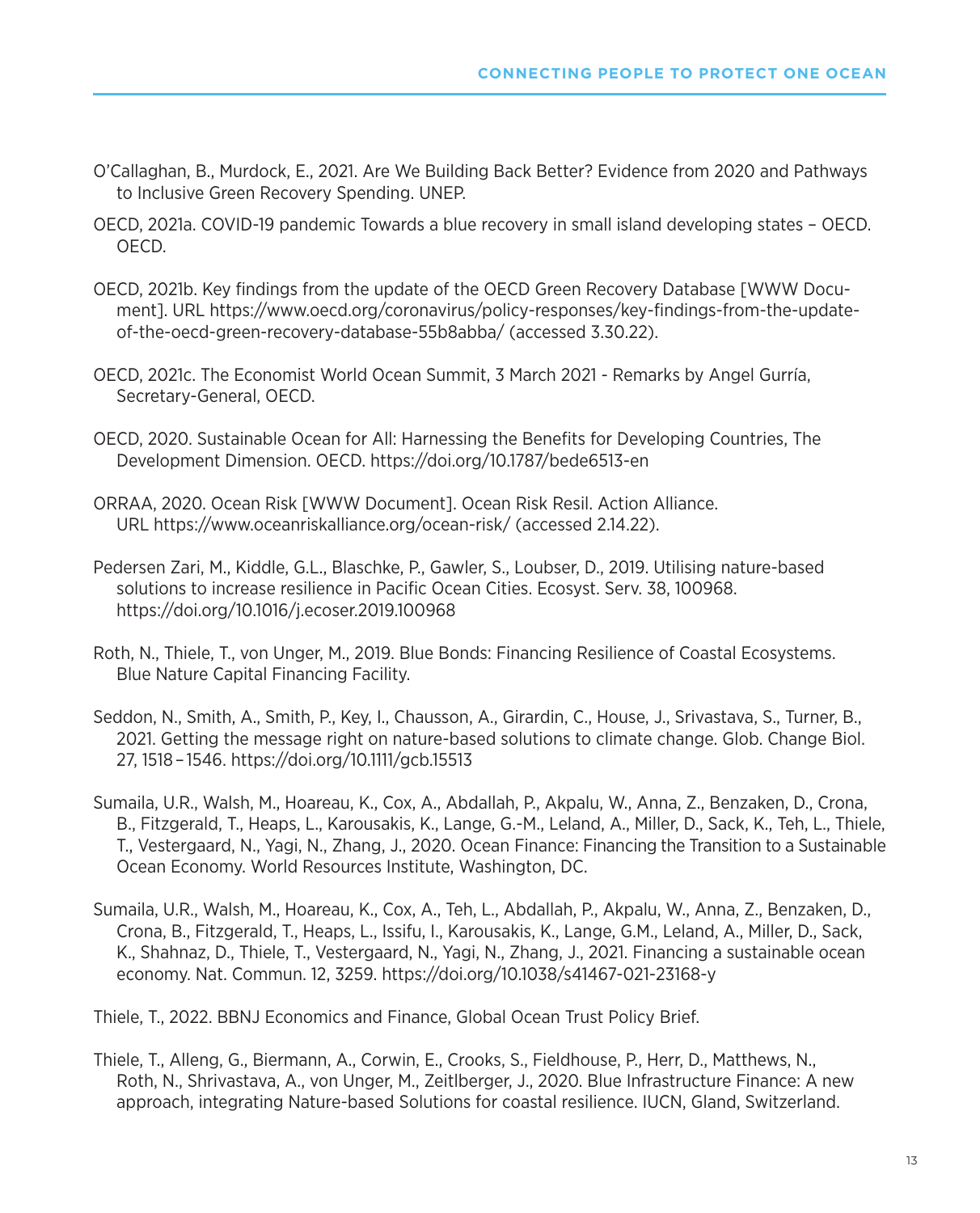- Thiele, T., von Unger, M., Mohan, A., 2021. MDB Engagement: Mainstreaming Blue Nature-based Solutions into Infrastructure Finance. Blur Natural Capital Financing Facility.
- Tokunaga, K., Blandon, A., Blasiak, R., Jouffray, J.-B., Wabnitz, C.C.C., Norström, A.V., 2021. Ocean Risks in SIDS and LDCS. Ocean Risk and Resilience Action Alliance (ORRAA).
- Tortora, P., Agnelli, A., 2021. COVID-19 pandemic: Towards a blue recovery in small island developing states (OECD Policy Responses to Coronavirus (COVID-19)), OECD Policy Responses to Coronavirus (COVID-19). OECD. https://doi.org/10.1787/241271b7-en
- Trebilco, R., Fleming, A., Hobday, A.J., Thomas, J.M., Meyer, A., Mcdonald, J., Mccormack, P.C., Anderson, K., Bax, N., Constable, A.J., Corney, S.P., Dutra, L.X.C., Fogarty, H.E., Mcgee, J., Mustonen, K., Mustonen, T., Norris, K.J., Ogier, E., Pecl, G.T., 2020. Warming world, changing ocean: mitigation and adaptation to support resilient marine systems (preprint). Preprints. https://doi.org/10.22541/au.160193478.81087102/v1
- UN Environment Programme, 2020. Enabling sustainable, resilient and inclusive blue economies [WWW Document]. UNEP – UN Environ. Programme. URL http://www.unep.org/explore-topics/ oceans-seas/what-we-do/enabling-sustainable-resilient-and-inclusive-blue-economies (accessed 2.7.22).
- UNCTAD, 2021. Development and Globalization: Facts and Figures 2021 (No. UNCTAD/GDS/2021/2). United Nations Conference on Trade and Development.
- UNEP FI, 2020. Sustainable Blue Economy: Finance Initative: A leadershiip community accelerating the transition towards the sustainable use of the world's ocean, seas and marine resources. UN Environment Programme Finance Initative.
- Weiand, L., Unger, S., Rochette, J., Müller, A., Neumann, B., 2021. Advancing Ocean Governance in Marine Regions Through Stakeholder Dialogue Processes. Front. Mar. Sci. 8.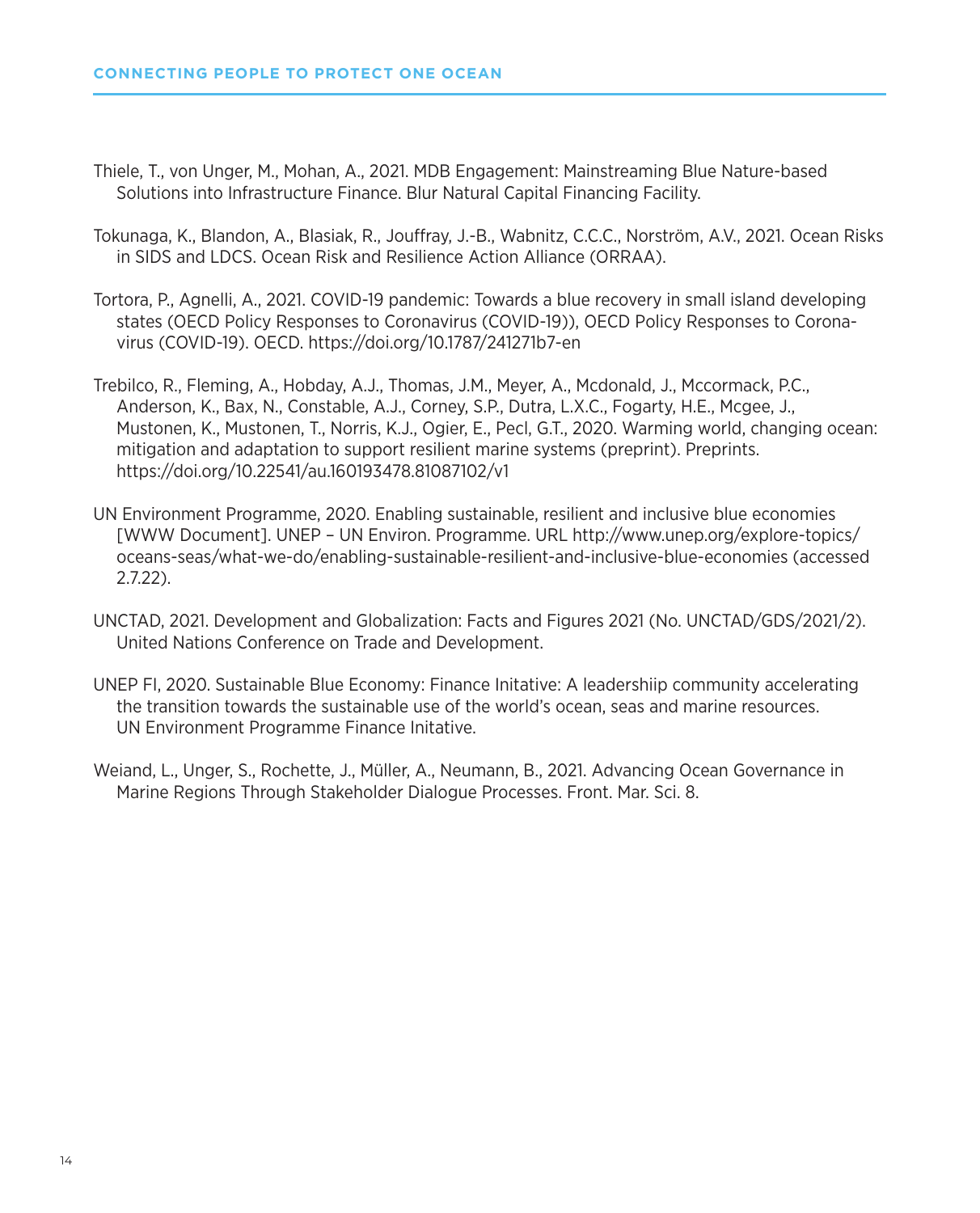### **ABOUT THE AUTHORS**

**Luise von Pogrell** is a research associate at TMG – Think Tank for Sustainability, Berlin. She is currently working on stakeholder engagement processes such as the Integrated Assessment of Atlantic Marine Ecosystems in Space and Time (iAtlantic). Before that, she worked at the Institute of Advanced Sustainability Studies (IASS, Potsdam) with a focus on deep seabed mining issues.

**Torsten Thiele** is an ocean governance and sustainable blue finance expert, founder of Global Ocean Trust and Affiliate Scholar at the Institute for Advanced Sustainability (IASS, Potsdam). Torsten trained as an economist and spent over two decades in financial institutions, focusing on project and infrastructure finance. He advises public and private institutions, is a frequent conference speaker and has contributed to multiple publications on ocean topics.

**Sebastian Unger** leads the Research Group on Ocean Governance at the Institute for Advanced Sustainability (IASS, Potsdam). His research focuses on global governance processes for ocean sustainability, including the development of a new international agreement for marine biodiversity in areas beyond national jurisdiction, the UN Sustainable Development Goals (SDGs), and the governance of deep seabed mining.

**Barbara Neumann** is a senior research associate with the Ocean Governance Research Group at the Institute for Advanced Sustainability Studies (IASS, Potsdam). She has a background in geography and works on human-environment interactions and change in coastal and marine areas, and the implications for sustainable development and governance. Topic areas she focusses on include the 2030 Agenda for Sustainable Development in the context of ocean and coasts, and the ocean and climate nexus.

**Laura Weiand** is a research associate at the Institute for Advanced Sustainability Studies (IASS, Potsdam). She has a background in marine ecology and sociology. Her work focuses on advancing and strengthening regional ocean governance through multi-stakeholder and cross-sectoral initiatives as part of the Partnership for Regional Ocean Governance.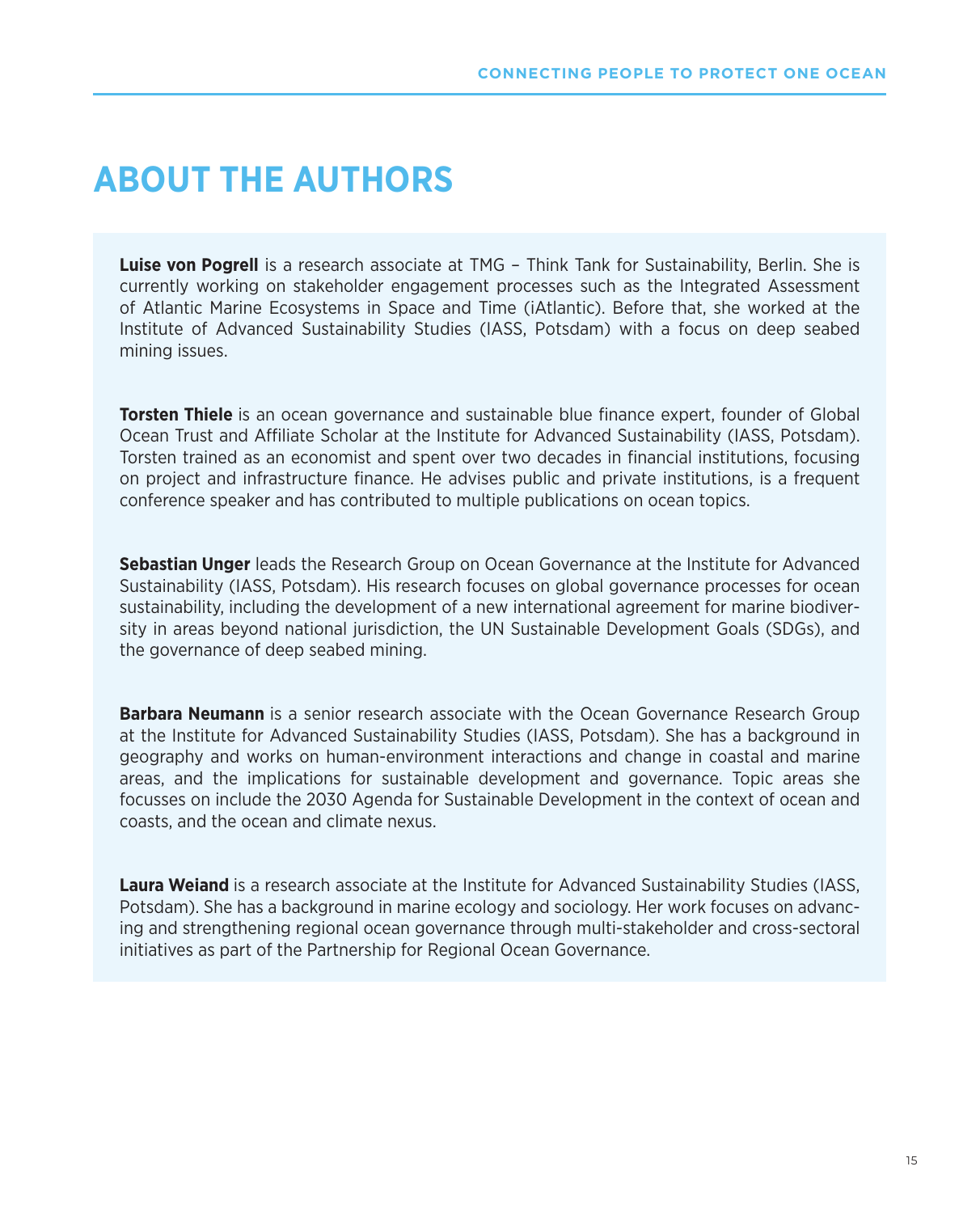**Piera Tortora** is the coordinator of the OECD Sustainable Ocean for All Initiative, aimed at supporting a transition to a global sustainable ocean economy that also the poorest and most vulnerable countries can benefit from. Piera has worked at the OECD since 2011, where she led work on Financing for Sustainable Development work on Small Island Developing States, Multilateral Development Finance and Transition Finance.

**Julien Rochette** is the director of IDDRI's ocean programme and Coordinator of the Post-2020 International Biodiversity Governance Initiative. He has diverse experience and expertise, with recent activities focussing on the governance of high seas biodiversity, the integration of ocean issues into other governance frameworks, sustainable tourism, and provision of legal and technical assistance to international, regional, and national organisations.

**Klaudija Cremers** is a research fellow with specialist expertise in international law and treaty negotiations, trade, high seas governance, and the monitoring, control, and surveillance of human activities at sea. She has previously worked as a lawyer on the implementation of the EU Common Fisheries Policy and at the European Parliament.

**Glen Wright** is a senior researcher with a focus on the law of the sea, particularly high seas governance and regional cooperation. He also has expertise in marine spatial planning, ocean renewable energy, and electricity regulation.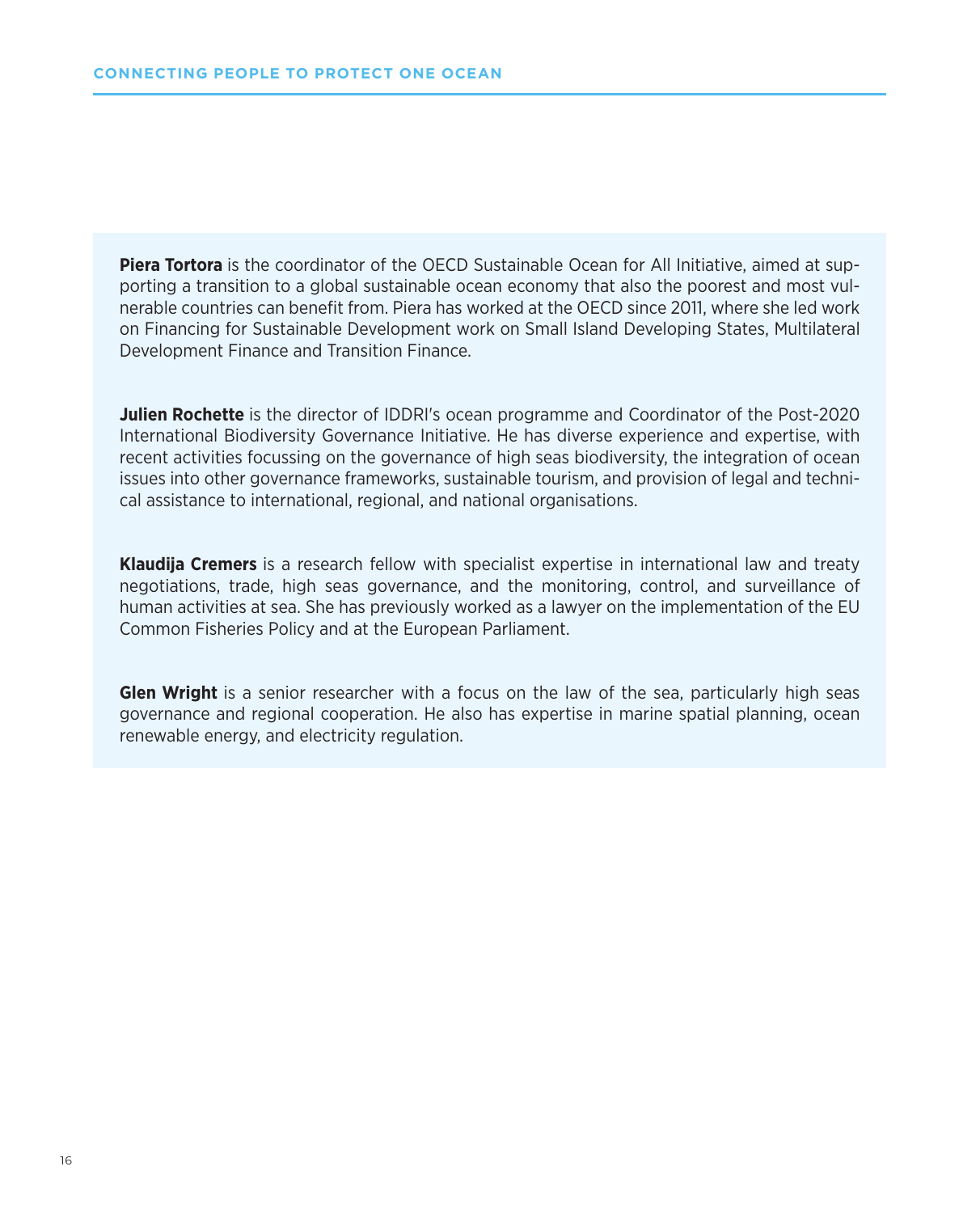### **IMPRINT**

#### **Suggested citation:**

L. von Pogrell, T. Thiele, S. Unger, B. Neumann, L. Weiand, P. Tortora, K. Cremers, J. Rochette, G. Wright, A. Müller (2022). Sustainable Blue Recovery: Fostering Resilience for Marine Regions. Institute for Advanced Sustainability Studies (IASS) e.V., Institute for Sustainable Development and International Relations (IDDRI), and TMG – ThinkTank for Sustainability (TMG). Policy brief 1 (May 2022), Potsdam. DOI 10.48481/iass.2022.019.

This policy brief is a contribution to the Marine Regions Forum, hosted by Institute for Advanced Sustainability Studies (IASS) e.V., Institute for Sustainable Development and International Relations (IDDRI), and TMG – ThinkTank for Sustainability (TMG) and supported by the Swedish Ministry of the Environment and the European Commission.

Potsdam, May 2022 Web: www.marineregionsforum.org Mail: MarineRegionsForum@iass-potsdam.de Twitter: @PROG\_Forum #MarineRegionsForum DOI: 10.48481/iass.2022.019

#### **Contact:**

Institute for Advanced Sustainability Studies e. V. (IASS) Berliner Strasse 130 14467 Potsdam Tel: +49 (0) 331-28822-340 Fax: +49 (0) 331-28822-310 www.iass-potsdam.de

**Editing:** Damian Harrison, IASS

**Layout:** Sabine Zentek, Sustainable Design

**Photos:** Cris Tagupa (1286471) on Unsplash (cover), Pexels Aleksandar Pasaric 2707756 (page 4), wave-384385\_960\_720\_Creative Commons Pixabay (page 6)

**ViSdP:** Prof. Dr Mark G. Lawrence, Managing Scientific Director authorised to represent the Institute for Advanced Sustainability Studies e. V.